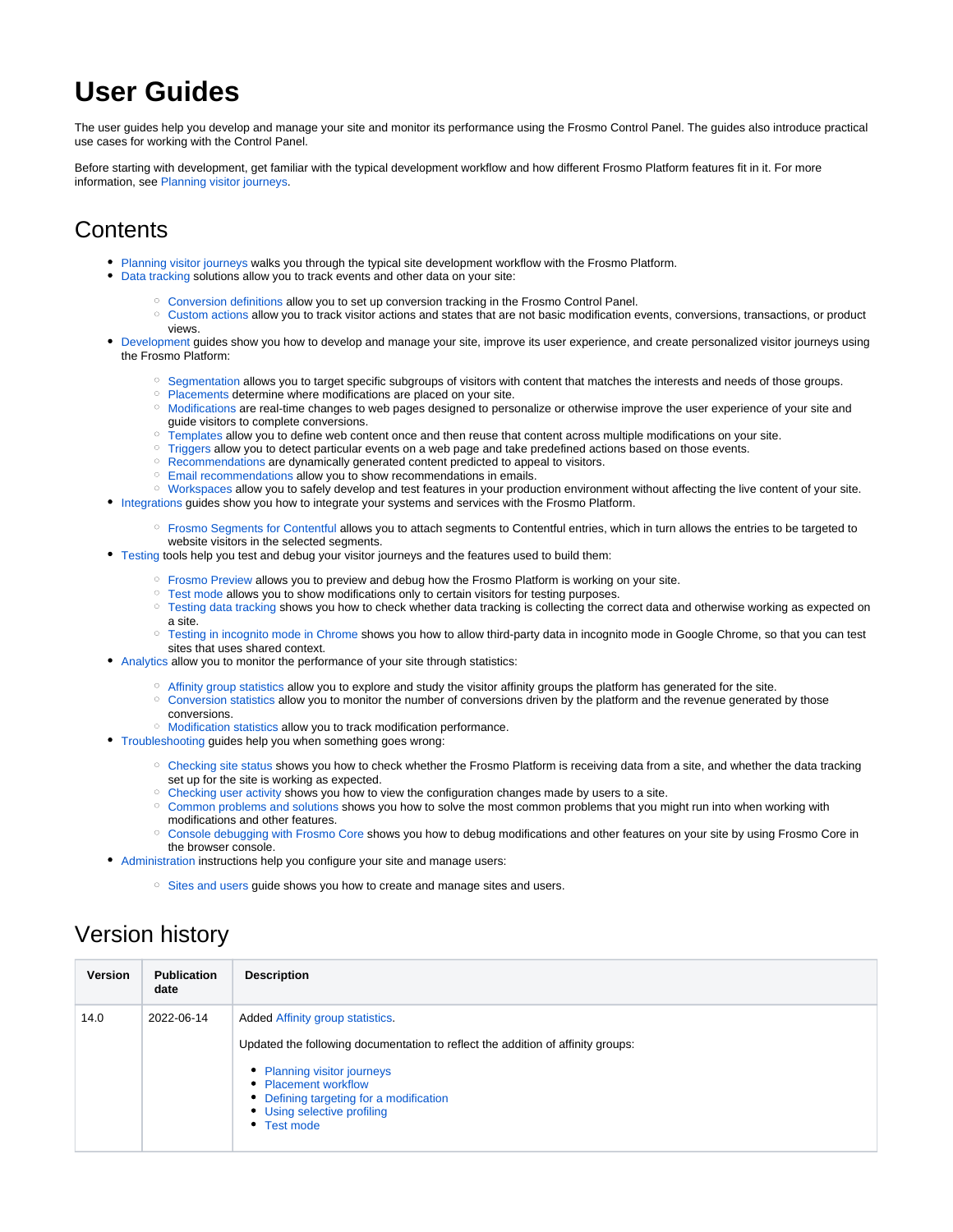| 13.7 | 2022-06-14 | <b>Updated Basic modification statistics.</b>                                                                                                                                                                                                                                                                                                                                       |
|------|------------|-------------------------------------------------------------------------------------------------------------------------------------------------------------------------------------------------------------------------------------------------------------------------------------------------------------------------------------------------------------------------------------|
| 13.6 | 2022-06-07 | <b>Updated Conversion statistics.</b>                                                                                                                                                                                                                                                                                                                                               |
|      |            | Updated Basic modification statistics.                                                                                                                                                                                                                                                                                                                                              |
| 13.5 | 2022-05-23 | <b>Updated Basic modification statistics.</b>                                                                                                                                                                                                                                                                                                                                       |
| 13.4 | 2022-05-12 | Updated various topics of the modification guide to conform to the UI changes introduced by maintenance release 2022-<br>$05-12.$                                                                                                                                                                                                                                                   |
|      |            | Updated various topics of the workspace guide for UI conformance and usability.                                                                                                                                                                                                                                                                                                     |
| 13.3 | 2022-05-09 | Updated various topics of the workspace guide to conform to the UI changes introduced by maintenance release 2022-05-<br>09.                                                                                                                                                                                                                                                        |
| 13.2 | 2022-04-29 | Removed all documentation about target groups.                                                                                                                                                                                                                                                                                                                                      |
| 13.1 | 2022-04-28 | Updated Creating and managing sites.                                                                                                                                                                                                                                                                                                                                                |
| 13.0 | 2022-04-19 | Added Using selective profiling.<br>Updated the following documentation to conform to the UI changes introduced by maintenance release 2022-04-19:<br>• Checking where a template is used<br>• Creating and editing a modification<br>• Creating and editing a recommendation strategy<br>• Creating and editing a trigger and all trigger examples<br>• Working with target groups |
| 12.6 | 2022-04-07 | Updated Creating and editing a recommendation strategy.                                                                                                                                                                                                                                                                                                                             |
| 12.5 | 2022-03-24 | Updated various topics of the modification guide to conform to the UI changes introduced by maintenance release 2022-<br>$03 - 24$                                                                                                                                                                                                                                                  |
|      |            | Updated Creating and editing a recommendation strategy.                                                                                                                                                                                                                                                                                                                             |
|      |            | Updated Creating and managing sites.                                                                                                                                                                                                                                                                                                                                                |
| 12.4 | 2022-03-18 | Updated Enabling and disabling templates for a site.                                                                                                                                                                                                                                                                                                                                |
| 12.3 | 2022-03-16 | Updated Creating and editing a recommendation strategy.                                                                                                                                                                                                                                                                                                                             |
| 12.2 | 2022-02-14 | Updated the Contentful app guide:                                                                                                                                                                                                                                                                                                                                                   |
|      |            | • Introduction to Frosmo Segments for Contentful<br>• Installing Frosmo Segments for Contentful                                                                                                                                                                                                                                                                                     |
| 12.1 | 2022-01-24 | Updated Creating and editing a recommendation strategy.                                                                                                                                                                                                                                                                                                                             |
| 12.0 | 2021-12-16 | <b>Added Contentful.</b>                                                                                                                                                                                                                                                                                                                                                            |
| 11.4 | 2021-11-30 | Added Testing data tracking.                                                                                                                                                                                                                                                                                                                                                        |
|      |            | Updated Activating and deactivating a conversion definition.                                                                                                                                                                                                                                                                                                                        |
|      |            | <b>Updated Checking site status.</b>                                                                                                                                                                                                                                                                                                                                                |
| 11.3 | 2021-11-04 | Added Checking user activity.                                                                                                                                                                                                                                                                                                                                                       |
|      |            | Updated the recommendation guide:                                                                                                                                                                                                                                                                                                                                                   |
|      |            | • Creating and editing a recommendation strategy<br>Example: Recommending the most popular items on a site<br>• Example: Recommending the most popular items based on visitor affinity<br>• Example: Creating a new recommendation by duplicating a strategy and modification                                                                                                       |
| 11.2 | 2021-11-01 | <b>Updated Checking site status.</b>                                                                                                                                                                                                                                                                                                                                                |
| 11.1 | 2021-10-11 | Updated Creating and editing a recommendation strategy.                                                                                                                                                                                                                                                                                                                             |
| 11.0 | 2021-08-17 | Moved feature introductions to Platform & Features, and restructured the guides to reflect the move.                                                                                                                                                                                                                                                                                |
| 10.0 | 2021-07-12 | Restructured and updated the data tracking and basic modification statistics documentation to reflect similar updates<br>elsewhere in the documentation portal.                                                                                                                                                                                                                     |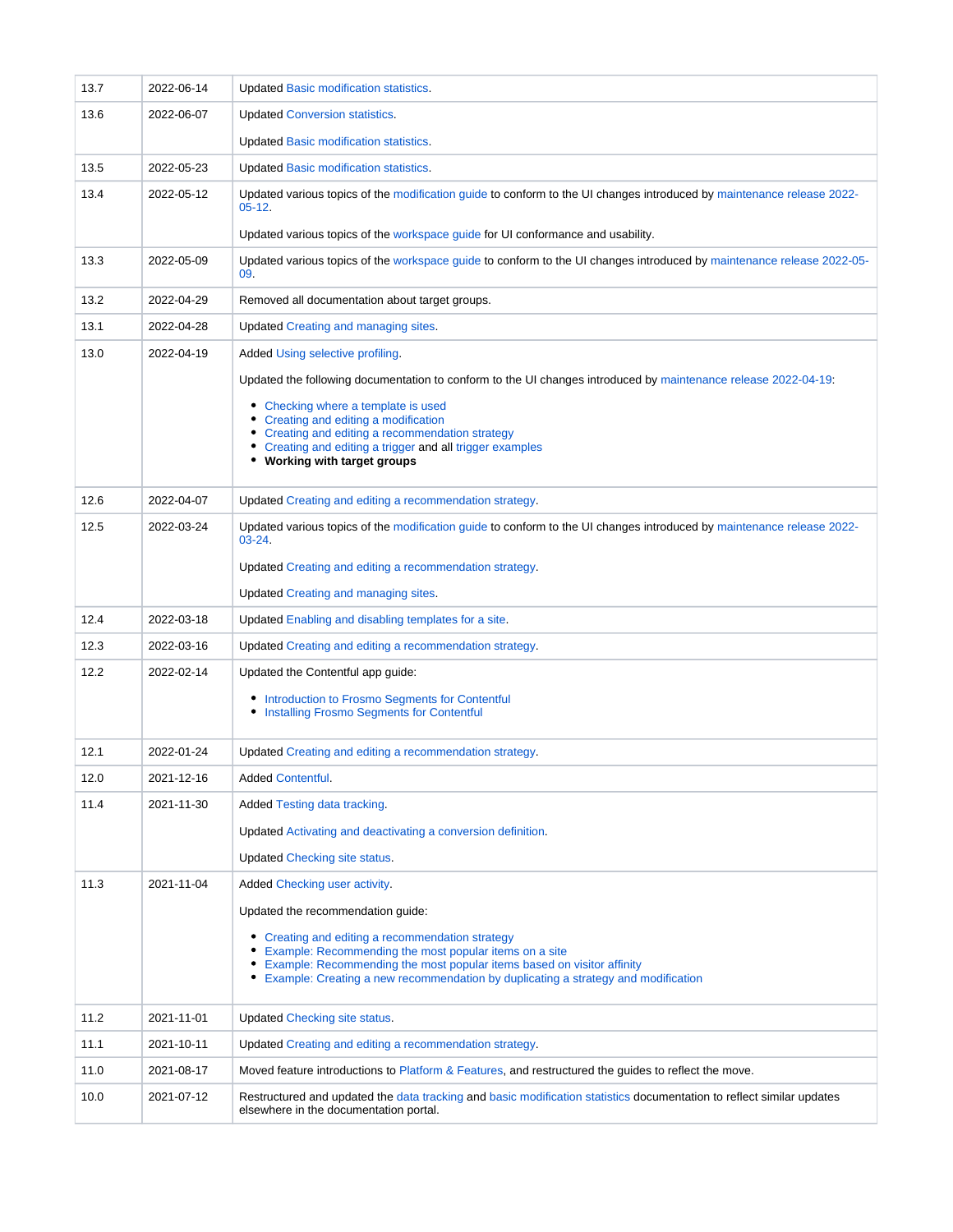| 9.8 | 2021-06-21 | Updated various topics of the modification guide to conform to the UI changes introduced by maintenance release 2021-<br>06-21.                                                                                                                                                                                                                                                                            |
|-----|------------|------------------------------------------------------------------------------------------------------------------------------------------------------------------------------------------------------------------------------------------------------------------------------------------------------------------------------------------------------------------------------------------------------------|
| 9.7 | 2021-05-31 | Updated the recommendation guide:<br>• Creating and editing a recommendation strategy<br>• Example: Recommending the most popular items on a site<br>• Example: Creating a new recommendation by duplicating a strategy and modification<br>Updated the email recommendation guide:<br>• Creating and editing an email recommendation<br>• Example: Recommending most viewed products in a marketing email |
| 9.6 | 2021-05-26 | Site maintenance updates.                                                                                                                                                                                                                                                                                                                                                                                  |
| 9.5 | 2021-05-24 | Updated the email recommendation guide:<br>• Introduction to email recommendations<br>• Working with email recommendations<br>• Creating and editing an email recommendation<br>Editing the item template of an email recommendation<br>• Regenerating an email recommendation<br>• Example: Recommending most viewed products in a marketing email                                                        |
| 9.4 | 2021-03-29 | Updated Creating and editing a recommendation strategy.                                                                                                                                                                                                                                                                                                                                                    |
| 9.3 | 2021-03-18 | Updated Frosmo Preview instructions in:<br>• Common problems and solutions<br>• Test mode<br>Removed references to FProxy.                                                                                                                                                                                                                                                                                 |
| 9.2 | 2021-03-16 | <b>Updated Frosmo Preview.</b>                                                                                                                                                                                                                                                                                                                                                                             |
| 9.1 | 2021-03-10 | Updated the recommendation guide:<br>• Introduction to recommendation strategies<br>• Creating and editing a recommendation strategy                                                                                                                                                                                                                                                                       |
| 9.0 | 2021-03-08 | Updated the recommendation guide for recommendation strategies:<br>• Introduction to recommendations<br>• Introduction to recommendation strategies<br>• Creating recommendations<br>• Working with recommendation strategies<br>• Recommendation examples<br>Removed Error tracking.                                                                                                                      |
| 8.0 | 2020-11-05 | Restructured and updated the recommendation guide.<br>Moved the recommendation configuration documentation and the recommendation example to Developer Guides.                                                                                                                                                                                                                                             |
| 7.6 | 2020-10-01 | Added Testing in incognito mode in Chrome.                                                                                                                                                                                                                                                                                                                                                                 |
| 7.5 | 2020-09-21 | <b>Updated Creating recommendations.</b>                                                                                                                                                                                                                                                                                                                                                                   |
| 7.4 | 2020-09-09 | Updated the modification guide:<br>• Creating and editing a modification<br>• Defining the description for a modification<br>Updated the template guide:<br>• Introduction to templates<br>Creating and editing a template<br>• Checking where a template is used                                                                                                                                          |
| 7.3 | 2020-08-31 | <b>Updated Advanced tracking statistics.</b>                                                                                                                                                                                                                                                                                                                                                               |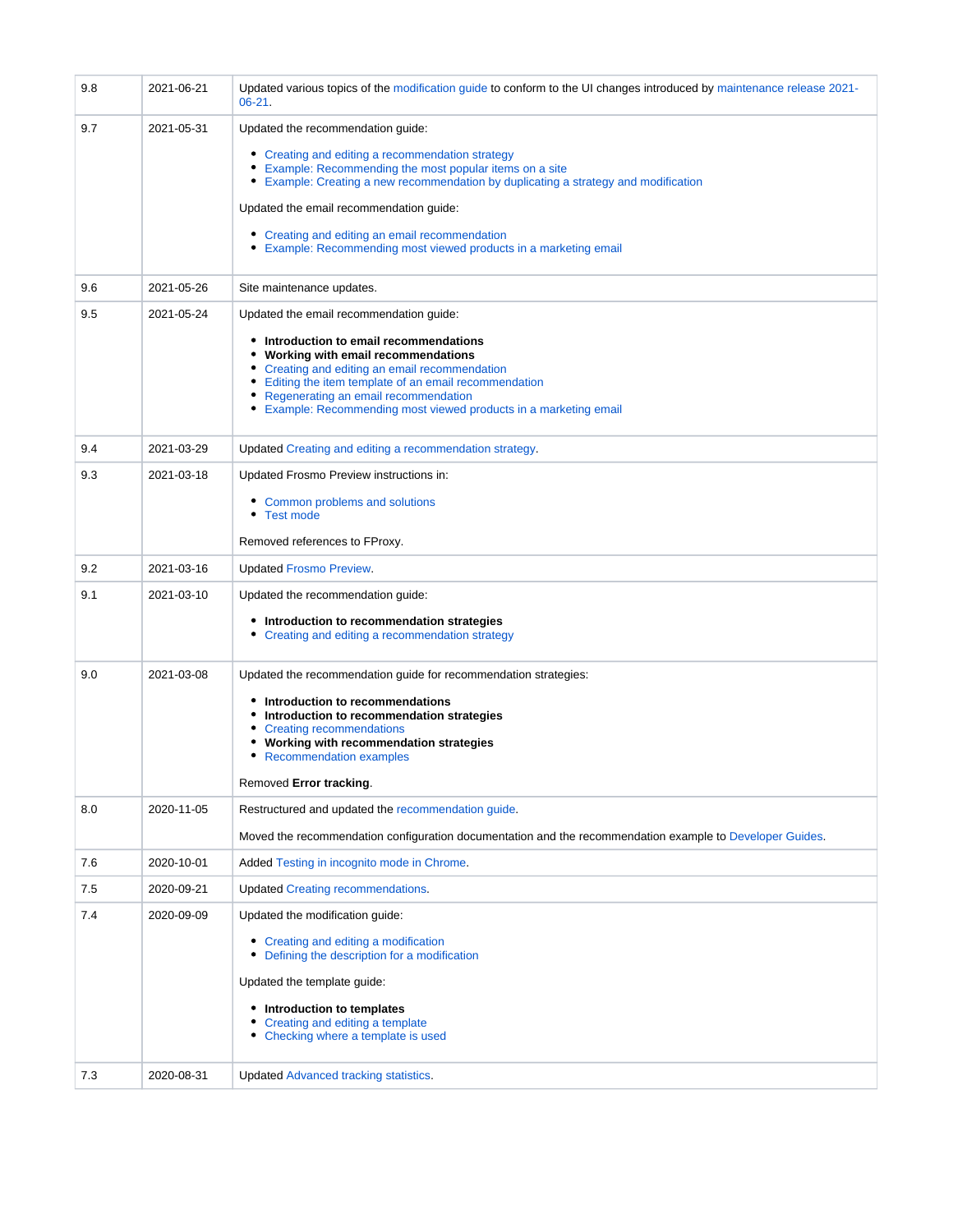| 7.2  | 2020-07-31 | Updated the conversion guide:                                                                                                                                  |
|------|------------|----------------------------------------------------------------------------------------------------------------------------------------------------------------|
|      |            | • Conversion definitions<br>• Introduction to conversion tracking                                                                                              |
|      |            | Updated the custom action guide:                                                                                                                               |
|      |            | • Custom actions                                                                                                                                               |
|      |            | • Introduction to custom actions                                                                                                                               |
| 7.1  | 2020-07-27 | Updated the trigger guide:                                                                                                                                     |
|      |            | • Introduction to triggers<br>• Working with triggers                                                                                                          |
|      |            | • Example: Using a trigger to register conversions                                                                                                             |
| 7.0  | 2020-05-25 | <b>Added Email recommendations.</b>                                                                                                                            |
| 6.10 | 2020-05-06 | Added Checking site status.                                                                                                                                    |
|      |            | Updated Introduction to conversion tracking.                                                                                                                   |
|      |            | Updated Developing shared code in a workspace.                                                                                                                 |
|      |            | Updated Creating and managing sites.                                                                                                                           |
| 6.9  | 2020-04-03 | Updated Common problems and solutions.                                                                                                                         |
| 6.8  | 2020-04-01 | <b>Updated Segmentation.</b>                                                                                                                                   |
|      |            | Updated and renamed Preview Tool to Frosmo Preview.                                                                                                            |
| 6.7  | 2020-03-31 | Added Developing shared code in a workspace.                                                                                                                   |
|      |            | Updated the placement guide:                                                                                                                                   |
|      |            | • Placements<br>• Introduction to placements                                                                                                                   |
|      |            | • Checking where a placement is used                                                                                                                           |
| 6.6  | 2020-03-16 | Updated Creating and editing a trigger.                                                                                                                        |
| 6.5  | 2020-02-17 | <b>Updated Templates</b>                                                                                                                                       |
| 6.4  | 2020-02-03 | <b>Updated Modifications.</b>                                                                                                                                  |
| 6.3  | 2020-01-10 | Updated modification-related documentation to conform to the new modification UI introduced in the Happy Valley release.                                       |
| 6.2  | 2019-12-19 | Updated and renamed Multi-armed bandit optimization. The topic was previously named Optimizing modifications with<br>the multi-armed bandit.                   |
|      |            | Updated modification-related documentation to conform to the new modification UI introduced in the Happy Valley release.                                       |
| 6.1  | 2019-11-26 | Added Migrating from template defaults to templates.                                                                                                           |
|      |            | Updated Planning visitor journeys.                                                                                                                             |
| 6.0  | 2019-11-20 | Added Templates. This is a completely rewritten and expanded guide to content templates.                                                                       |
|      |            | Updated Modifications. This guide was rewritten and restructured to conform to the new modification UI and workflow<br>introduced in the Happy Valley release. |
| 5.0  | 2019-10-17 | Added new troubleshooting guides:                                                                                                                              |
|      |            | • Common problems and solutions                                                                                                                                |
|      |            | • Console debugging with Frosmo Core                                                                                                                           |
| 4.4  | 2019-08-29 | Updated the recommendation guide:                                                                                                                              |
|      |            | • Creating recommendations                                                                                                                                     |
|      |            | • Retrieving recommendation data                                                                                                                               |
| 4.3  | 2019-06-17 | Updated Creating and editing a conversion definition.                                                                                                          |
|      |            | Updated Creating and editing a trigger.                                                                                                                        |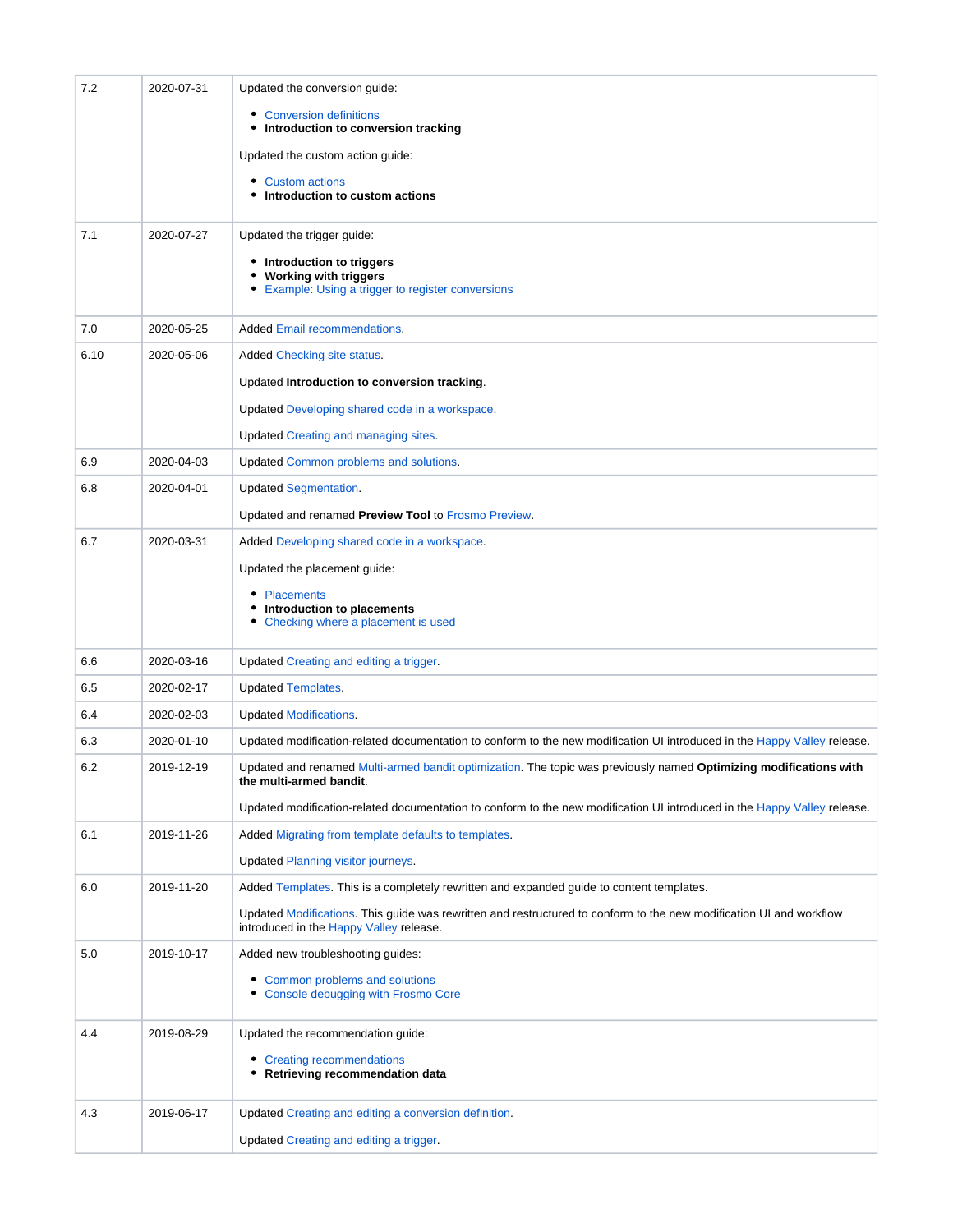| 4.2         | 2019-06-06               | Updated the custom action guide:                                                                                                    |
|-------------|--------------------------|-------------------------------------------------------------------------------------------------------------------------------------|
|             |                          | • Tracking custom actions                                                                                                           |
|             |                          | • Creating and managing custom actions<br>• Using custom actions                                                                    |
|             |                          |                                                                                                                                     |
| 4.1         | 2019-05-28               | Updated the following documentation to reflect the UI changes in the Goodnews Bay release:                                          |
|             |                          | • Using custom actions<br>• Creating and using modification templates                                                               |
|             |                          | • Managing triggers<br>• Trigger examples                                                                                           |
|             |                          | • Example: Developing a site banner in a workspace<br>• Tracking products and transactions for the recommendation                   |
|             |                          | • Displaying the recommendation                                                                                                     |
| 4.0         | 2019-05-06               | Restructured and consolidated the documentation for better usability by grouping the guides under the following new<br>main topics: |
|             |                          | • Data tracking                                                                                                                     |
|             |                          | • Development<br>• Testing                                                                                                          |
|             |                          | • Troubleshooting<br>• Analytics                                                                                                    |
|             |                          | • Administration                                                                                                                    |
|             |                          | Moved the recommendation guide from Developer Guides to this space.                                                                 |
|             |                          | Updated the following documentation to reflect the UI changes in the Goodnews Bay release:                                          |
|             |                          | • Creating and editing a placement                                                                                                  |
|             |                          | • Managing placements<br>• Creating modifications                                                                                   |
|             |                          | • Managing modifications<br>• Creating and editing a trigger                                                                        |
|             |                          |                                                                                                                                     |
| 3.11        | 2019-04-08               | Added Planning visitor journeys.                                                                                                    |
| 3.10<br>3.9 | 2019-03-11<br>2019-01-09 | Updated Tracking custom actions.<br>Site maintenance updates.                                                                       |
| 3.8         | 2018-11-05               | Updated Publishing a workspace.                                                                                                     |
| 3.7         | 2018-11-01               | <b>Updated Test mode.</b>                                                                                                           |
| 3.6         | 2018-10-04               | Updated Creating and managing sites.                                                                                                |
| 3.5         | 2018-09-13               | Removed the Downloads page and the standalone PDFs.                                                                                 |
| 3.4         | 2018-09-03               | Added Conversion definitions.                                                                                                       |
|             |                          | <b>Updated Modifications.</b>                                                                                                       |
|             |                          | Updated Introduction to workspaces.                                                                                                 |
| 3.3         | 2018-08-10               | <b>Added Workspaces.</b>                                                                                                            |
|             |                          | Added Sites and users.                                                                                                              |
| 3.2         | 2018-04-25               | Updated Error tracking.                                                                                                             |
| 3.1         | 2018-04-09               | Updated Preview Tool.                                                                                                               |
| 3.0         | 2018-03-14               | Added Analyzing modification performance.                                                                                           |
|             |                          | Added Creating and using modification templates.                                                                                    |
|             |                          | Added Error tracking.                                                                                                               |
| 2.0         | 2018-01-10               | Added Conversion tracking and attribution.                                                                                          |
| 1.3         | 2017-12-18               | <b>Updated Triggers.</b>                                                                                                            |
| 1.2         | 2017-11-28               | <b>Added Custom actions.</b>                                                                                                        |